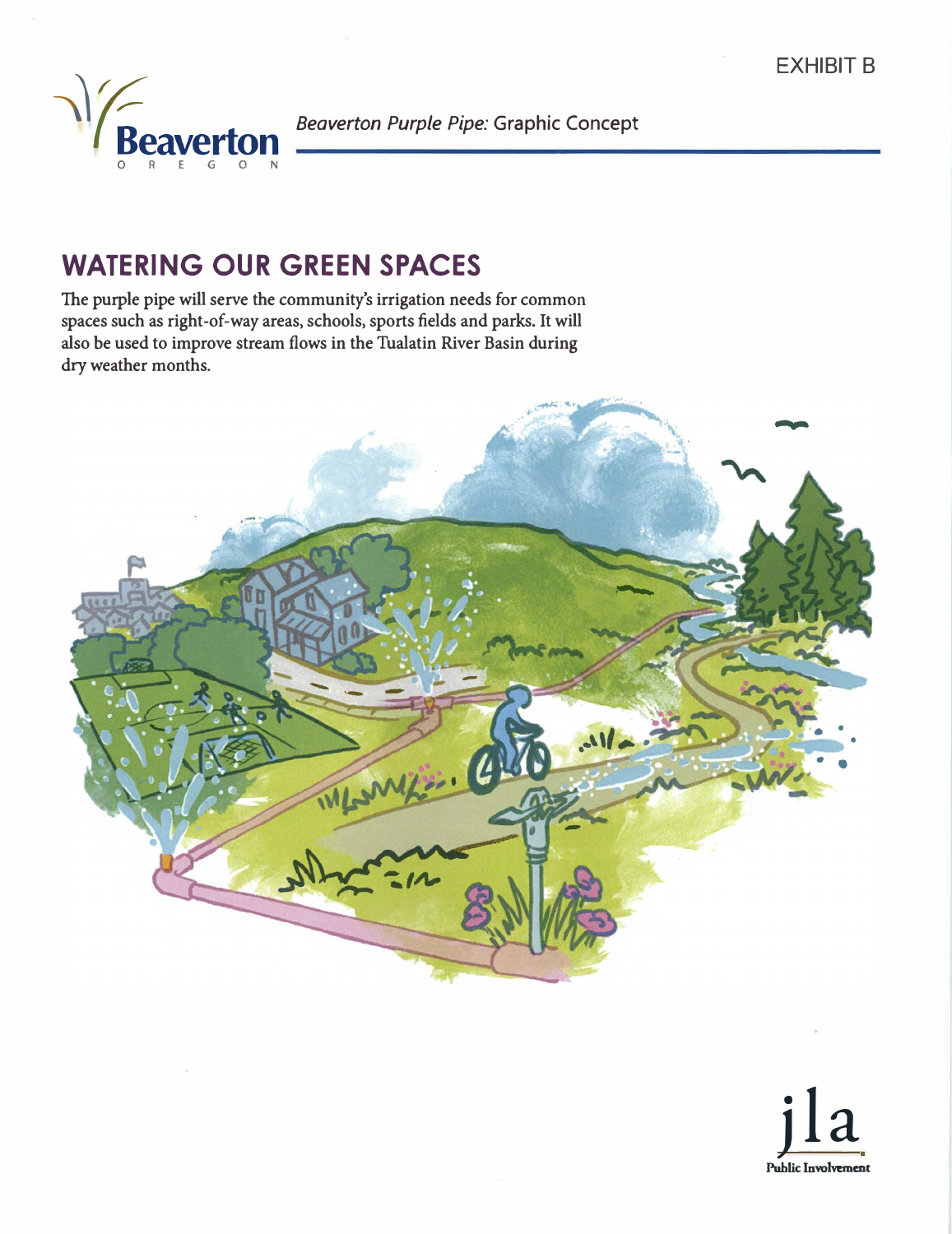Beaverton Purple Pipe: Graphic Concept

# **PURPLE PIPE NETWORK**

0 R E G O N

The purple pipeline network is actively being built. Currently, 1.7 miles of pipe **have been laid in the South Cooper Mountain area. All pipes are being installed as areas are developed, which is the most cost-efficient and least disruptive way to build the system. Future connections and expansion are needed to create a fully functional and sustainable system.** 



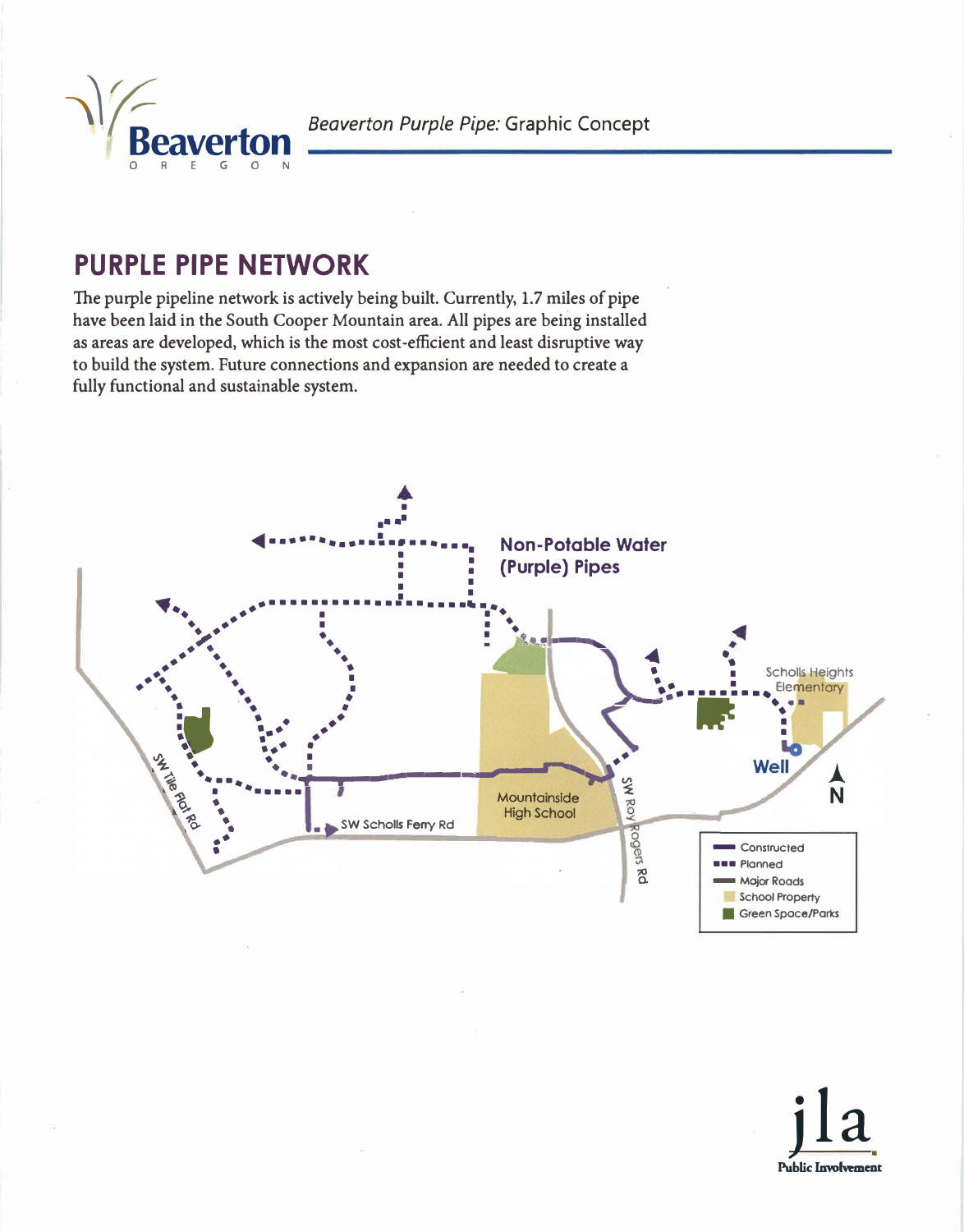

## **THIS PROJECT IS ...**

**The Beaverton Purple Pipe is a new municipal water system that routes cleaned stormwater for irrigation and stream recharge.** 

**The Beaverton Purple Pipe promotes responsible use and conservation of our most precious natural resource: clean drinking water. This project is about the Beaverton community working towards the future we want to seein which water resources are thoughtfully conserved, the impact of urban development on natural environments is lessened, and our municipal water system supports this vision by connecting the right water with the right uses.** 

## **ENVIRONMENTALLY RESPONSIBLE**

**Stewardship of water resources is at the heart of this project.** 

- **• The project puts available water to use that could not otherwise be used.**
- **• Conserving drinking water means we'll take less water from the natural environment.**
- **• Capturing and reusing stormwater runoff reduces erosion and impacts to local waterways.**
- **• Use of winter stormwater will reduce water diverted from the Tualatin River in the summer.**
- **• Water that's put back into Tualatin River Basin streams will keep summer flows healthy, and cool water to fish-friendly temperatures.**
- **• Overall, the project will help reduce the impacts of urban development on our water system and natural environment.**

#### **Things to know about the Purple Pipe project:**

- **• This is a visionary project for Oregon. While similar approaches have been used in places such as the southwestern U.S. for years, this will be a first in our region.**
- **• The first phase of the project is in the South Cooper Mountain neighborhood. The next phase will be in the areas planned for future development. The new system will benefit all Beaverton residents.**
- **• The project has been designed to offset costs and provide mutual benefit to community members, developers and city water suppliers.**

### **FISCALLY SOUND**

**As our city's water needs grow, matching the right water with the right uses will keep costs down.** 

- **• Providing chlorinated, fluoridated drinking water is expensive-and this high-quality water is not needed for irrigation.**
- **• In the long term, the project is anticipated to provide cost savings to city water users. By using local untreated water for irrigation, we will purchase less water from expensive regional sources, such as the Willamette River. It's an investment that will provide financial benefits for decades to come.**
- **• The project has been phased to reduce financial impacts to taxpayers and developers.**

### **FORWARD LOOKING**

**This project supports Beaverton's future generations by helping build a reliable and sustainable water supply.** 

- **• More water for irrigation will help keep our community green, healthy and welcoming.**
- **• Creating a resilient, efficient water supply is part of proactively addressing climate change.**
- **• While this project makes sense, it takes vision and planning to make it a reality. Through this project, the Beaverton community is taking action toward the future we want to create.**

#### **Key benefits**

- **• Proactively addresses climate change and resiliency issues through water supply conservation efforts.**
- **• Lowers cost of water by reducing unnecessary use of chlorinated, fluoridated drinking water.**
- **• Reduces stormwater flow into the sewer system, reducing treatment needs and costs.**
- **• Provides cost savings to the city, that can then be used to further benefit community members.**
- **• Increases summertime flows and reducing stream temperatures in the Tualatin River Basin.**
- **• Improves habitat and protects fish species listed on the Endangered Species Act.**